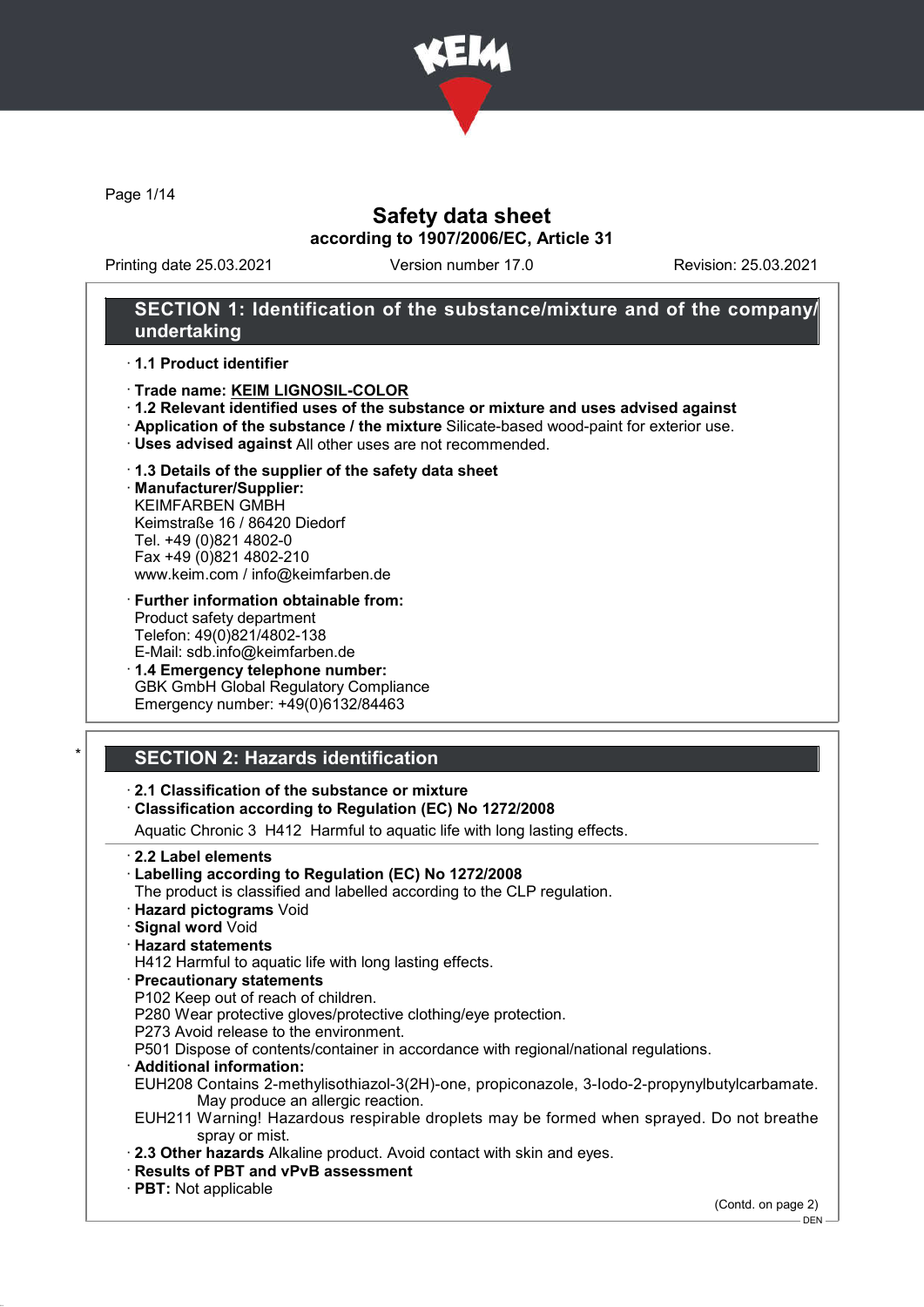

Page 2/14

# Safety data sheet according to 1907/2006/EC, Article 31

Printing date 25.03.2021 Version number 17.0 Revision: 25.03.2021

(Contd. of page 1)

### Trade name: KEIM LIGNOSIL-COLOR

· vPvB: Not applicable

# SECTION 3: Composition/information on ingredients

· 3.2 Mixtures

### · Description:

Exterior paint on silicate base with light-resistant, inorganic pigments and mineral fillers.

| Dangerous components:                                                                                           |                                                                                                                                                                                                                                                                               |                   |
|-----------------------------------------------------------------------------------------------------------------|-------------------------------------------------------------------------------------------------------------------------------------------------------------------------------------------------------------------------------------------------------------------------------|-------------------|
| CAS: 13463-67-7<br>EINECS: 236-675-5<br>Index number: 022-006-00-2<br>Reg.nr.: 01-2119486799-10-<br><b>XXXX</b> | titanium dioxide [in powder form containing 1 % or<br>more of particles with aerodynamic diameter $\leq 10$<br>µm]<br><b>◆ Carc. 2, H351</b>                                                                                                                                  | 2.5-10%           |
| CAS: 1314-98-3<br>EINECS: 215-251-3<br>Reg.nr.: 01-2119475779-15-<br><b>XXXX</b>                                | zinc sulphide<br>substance with a Community workplace exposure<br>limit                                                                                                                                                                                                       | $2.5 - 10%$       |
| CAS: 1312-76-1<br>EINECS: 215-199-1<br>Reg.nr.: 01-2119456888-17-<br><b>XXXX</b>                                | Silicic acid, potassium salt<br>$\diamondsuit$ Skin Irrit. 2, H315; Eye Irrit. 2, H319<br>Specific concentration limits:<br>Skin Irrit. 2; H315: $C \ge 40$ %<br>Eye Irrit. 2; H319: $C \ge 40$ %                                                                             | < 2.5%            |
| CAS: 60207-90-1<br>EINECS: 262-104-4<br>Index number: 613-205-00-0                                              | propiconazole<br>Repr. 1B, H360D; Aquatic Acute 1, H400;<br>Aquatic Chronic 1, H410; $\diamondsuit$ Acute Tox. 4, H302;<br><b>Skin Sens. 1, H317</b>                                                                                                                          | $\geq$ 0.1-<0.25% |
| CAS: 55406-53-6<br>EINECS: 259-627-5<br>Index number: 616-212-00-7                                              | 3-lodo-2-propynylbutylcarbamate<br>Acute Tox. 3, H331; STOT RE 1, H372;<br><b>i</b> Eye Dam. 1, H318; <mark>♦</mark> Aquatic Acute 1, H400<br>Tox. 4, H302; Skin Sens. 1, H317                                                                                                | $>0.1 - 0.25\%$   |
| CAS: 2682-20-4<br>EINECS: 220-239-6<br>Index number: 613-326-00-9                                               | 2-methylisothiazol-3(2H)-one<br>Acute Tox. 3, H301; Acute Tox. 3, H311; Acute<br>Tox. 2, H330; . Skin Corr. 1B, H314; Eye Dam. 1,<br>H318; ۞ Aquatic Acute 1, H400 (M=10); Aquatic<br><b>EUH071</b><br>Specific concentration limit:<br>Skin Sens. 1A; H317: $C \ge 0.0015$ % | < 0.0015%         |

(Contd. on page 3)

DEN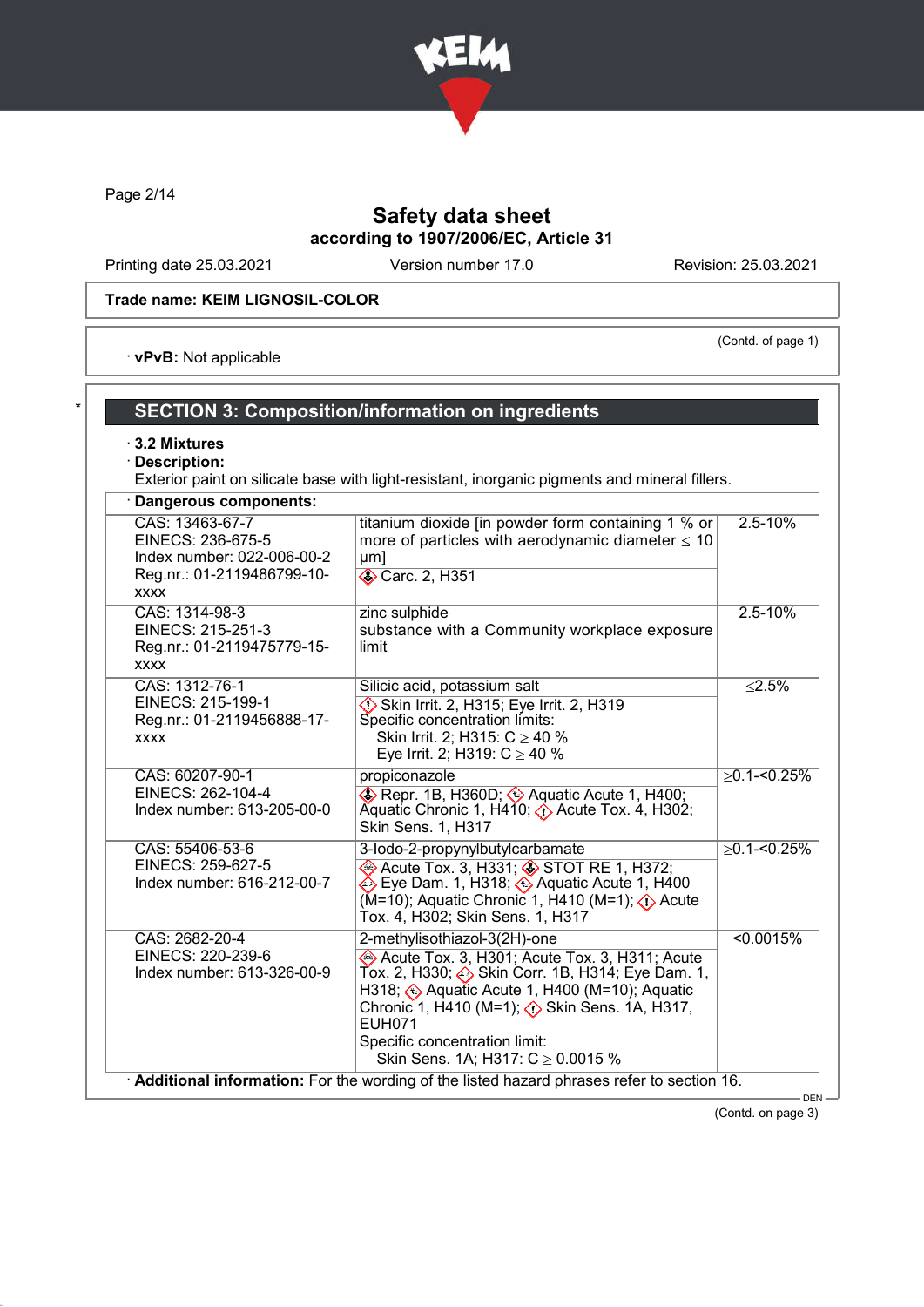

Page 3/14

## Safety data sheet according to 1907/2006/EC, Article 31

Printing date 25.03.2021 Version number 17.0 Revision: 25.03.2021

### Trade name: KEIM LIGNOSIL-COLOR

(Contd. of page 2)

### SECTION 4: First aid measures · 4.1 Description of first aid measures General information: With appearance of symptoms or in cases of doubt seek medical advice . When seeing the doctor we suggest to present this safety data sheet. · After inhalation: Supply fresh air; consult doctor in case of complaints. · After skin contact: Immediately wash with water and soap and rinse thoroughly. Do not use solvents or thinners. If skin irritation continues, consult a doctor. · After eye contact: Rinse opened eye for several minutes under running water. Then consult a doctor. · After swallowing: Rinse mouth and throat well with water. Do not induce vomiting; call for medical help immediately. · 4.2 Most important symptoms and effects, both acute and delayed No further relevant information available. · 4.3 Indication of any immediate medical attention and special treatment needed No further relevant information available. SECTION 5: Firefighting measures · 5.1 Extinguishing media · Suitable extinguishing agents: CO2, powder or water spray. Fight larger fires with water spray or alcohol resistant foam. · 5.2 Special hazards arising from the substance or mixture Harmful and flammable vapour is released during pyrolysis. In case of fire, the following can be released: carbon oxide (COx) acrylic monomers Hydrogen fluoride (HF) · 5.3 Advice for firefighters · Specila protective equipment: Wear self-contained respiratory protective device. · Additional information Dispose of fire debris and contaminated fire fighting water in accordance with official regulations. In case of fire do not breathe smoke, fumes and vapours. SECTION 6: Accidental release measures · 6.1 Personal precautions, protective equipment and emergency procedures Respect the protection rules (see section 7 a. 8). Avoid contact with skin and eyes.

Particular danger of slipping on leaked/spilled product.

· 6.2 Environmental precautions:

Do not allow product to reach sewage system or any water course.

(Contd. on page 4)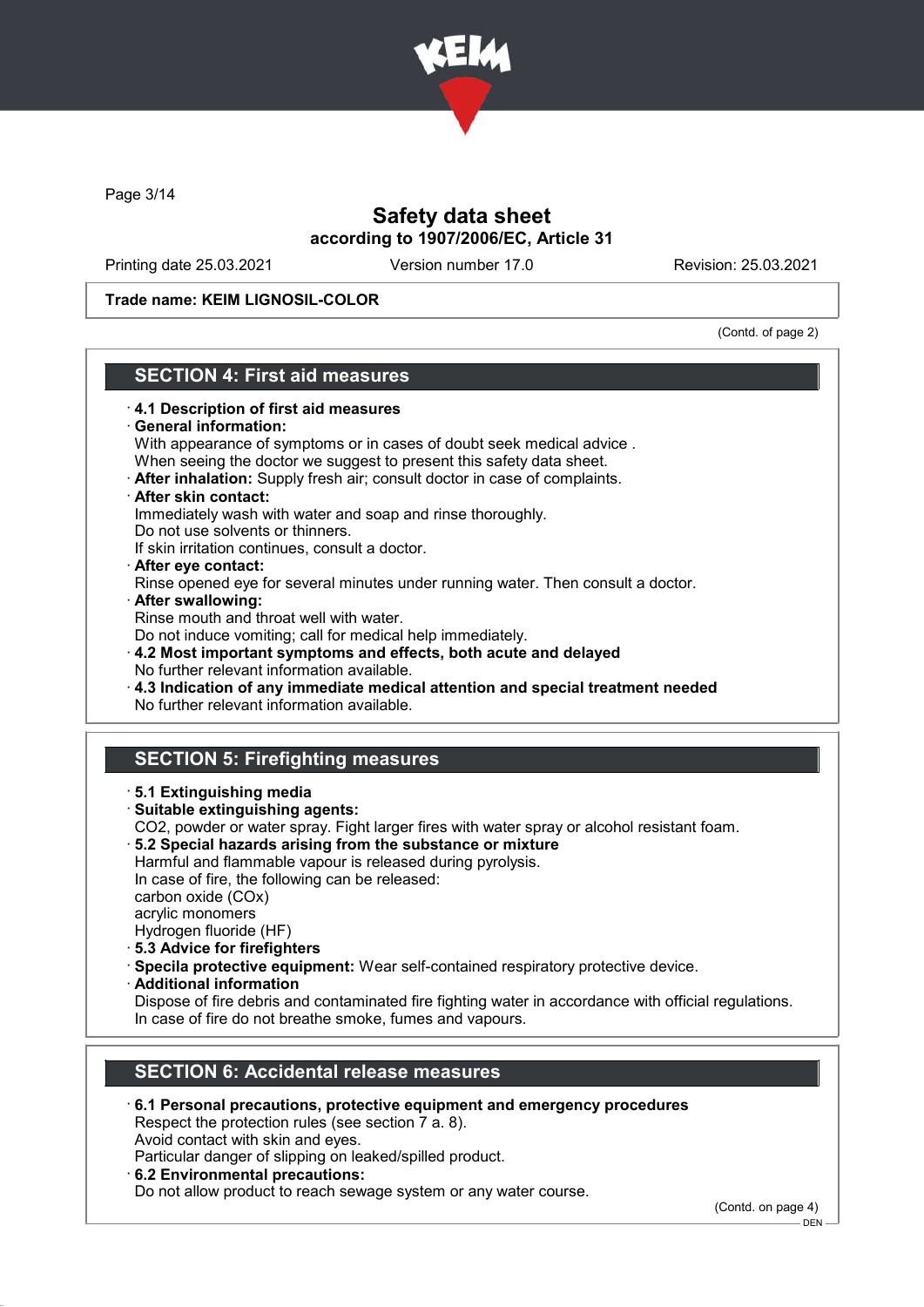

Page 4/14

### Safety data sheet according to 1907/2006/EC, Article 31

Printing date 25.03.2021 Version number 17.0 Revision: 25.03.2021

#### Trade name: KEIM LIGNOSIL-COLOR

(Contd. of page 3)

Inform respective authorities in case of seepage into water course or sewage system. Follow local governmental rules and regulations.

· 6.3 Methods and material for containment and cleaning up: Absorb with liquid-binding material (sand, diatomite, acid binders, universal binders, sawdust). Close drainages (risk of blocking due to polymer precipitation) Dispose of the material collected according to regulations. Flush rests with sufficient amount of water. Clear contaminated areas thoroughly. 6.4 Reference to other sections See Section 7 for information on safe handling. See Section 8 for information on personal protection equipment. See Section 13 for disposal information. SECTION 7: Handling and storage · 7.1 Precautions for safe handling Keep receptacles tightly sealed. Ensure good ventilation/exhaustion at the workplace. Avoid contact with skin and eyes. Do not inhale aerosols. See item 8 (8.2) for information about suitable protective equipment and technical precautions. Respect the protection rules. Information about fire - and explosion protection: The product is not flammable. No special measures required. · 7.2 Conditions for safe storage, including any incompatibilities · Storage: Requirements to be met by storerooms and receptacles: Keep in the original containers in a cool and dry place. Store only in unopened original receptacles. Unsuitable material for receptacles and pipes: iron and ferrous metals Suitable material for receptacles and pipes: Polyethylene · Information about storage in one common storage facility: Not required. · Further information about storage conditions: Protect from frost. Store in a cool place. Protect from heat and direct sunlight. · Storage class: 12 · General information: Stir up well before use. · 7.3 Specific end use(s) No further relevant information available. DEN

(Contd. on page 5)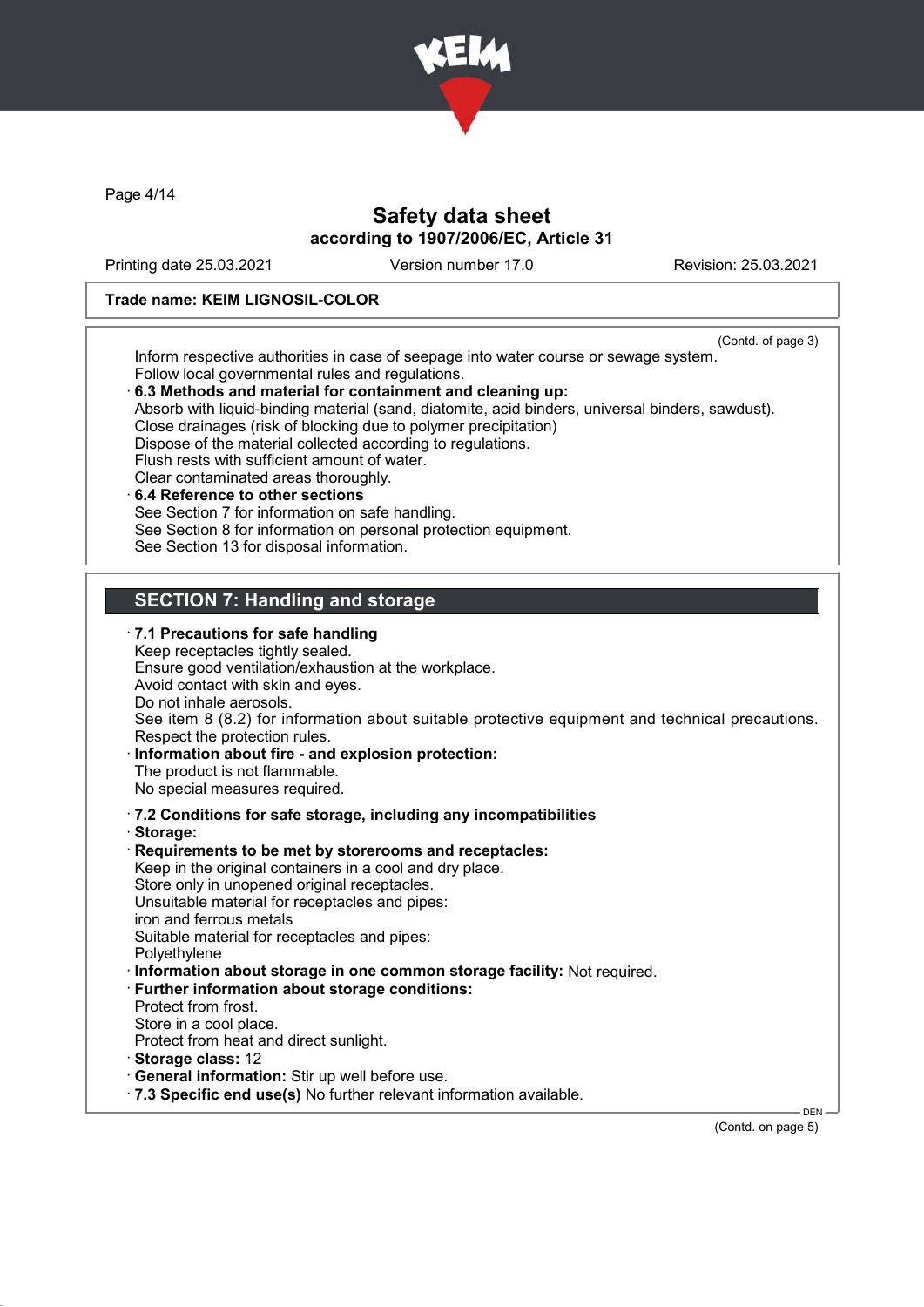

Page 5/14

# Safety data sheet according to 1907/2006/EC, Article 31

Printing date 25.03.2021 Version number 17.0 Revision: 25.03.2021

Trade name: KEIM LIGNOSIL-COLOR

(Contd. of page 4)

|                                                           | Ingredients with limit values that require monitoring at the workplace:                                                                                                                                                                                                                                                                                                                                                                                                                                                                                                        |
|-----------------------------------------------------------|--------------------------------------------------------------------------------------------------------------------------------------------------------------------------------------------------------------------------------------------------------------------------------------------------------------------------------------------------------------------------------------------------------------------------------------------------------------------------------------------------------------------------------------------------------------------------------|
|                                                           | 13463-67-7 titanium dioxide [in powder form containing 1 % or more of particles with<br>aerodynamic diameter $\leq$ 10 µm]                                                                                                                                                                                                                                                                                                                                                                                                                                                     |
|                                                           | AGW (Germany) Long-term value: 1.25* 10** mg/m <sup>3</sup>                                                                                                                                                                                                                                                                                                                                                                                                                                                                                                                    |
|                                                           | 2(II);*alveolengängig**einatembar; AGS, DFG                                                                                                                                                                                                                                                                                                                                                                                                                                                                                                                                    |
| 1314-98-3 zinc sulphide                                   |                                                                                                                                                                                                                                                                                                                                                                                                                                                                                                                                                                                |
|                                                           | MAK (Germany) Long-term value: 0.1A* 2E** mg/m <sup>3</sup>                                                                                                                                                                                                                                                                                                                                                                                                                                                                                                                    |
|                                                           | *alveolengängig; **einatembar                                                                                                                                                                                                                                                                                                                                                                                                                                                                                                                                                  |
|                                                           | 55406-53-6 3-lodo-2-propynylbutylcarbamate                                                                                                                                                                                                                                                                                                                                                                                                                                                                                                                                     |
|                                                           | AGW (Germany) Long-term value: 0.058 mg/m <sup>3</sup> , 0.005 ppm                                                                                                                                                                                                                                                                                                                                                                                                                                                                                                             |
|                                                           | 2 (I); DFG, Y, Sh, 11                                                                                                                                                                                                                                                                                                                                                                                                                                                                                                                                                          |
|                                                           | 2682-20-4 2-methylisothiazol-3(2H)-one                                                                                                                                                                                                                                                                                                                                                                                                                                                                                                                                         |
|                                                           | MAK (Germany) Long-term value: 0.2 E mg/m <sup>3</sup>                                                                                                                                                                                                                                                                                                                                                                                                                                                                                                                         |
|                                                           | vgl. Abschn. Xc                                                                                                                                                                                                                                                                                                                                                                                                                                                                                                                                                                |
|                                                           | Additional information: The lists valid during the making were used as basis.                                                                                                                                                                                                                                                                                                                                                                                                                                                                                                  |
| <b>Respiratory protection:</b>                            | Do not inhale aerosols.<br>Wash hands before breaks and at the end of work.<br>Immediately remove all soiled and contaminated clothing.                                                                                                                                                                                                                                                                                                                                                                                                                                        |
| Combination filter A/P<br>suitable material e.g.:         | Use suitable respiratory protective device only when aerosol or mist is formed.<br><b>Hand protection Protective gloves</b>                                                                                                                                                                                                                                                                                                                                                                                                                                                    |
| · Material of gloves<br>Nitrile impregnated cotton-gloves |                                                                                                                                                                                                                                                                                                                                                                                                                                                                                                                                                                                |
| Nitrile rubber, NBR                                       |                                                                                                                                                                                                                                                                                                                                                                                                                                                                                                                                                                                |
| Butyl rubber, BR                                          |                                                                                                                                                                                                                                                                                                                                                                                                                                                                                                                                                                                |
| PVC or PE gloves                                          | Recommended thickness of the material: $\geq 0.5$ mm                                                                                                                                                                                                                                                                                                                                                                                                                                                                                                                           |
|                                                           |                                                                                                                                                                                                                                                                                                                                                                                                                                                                                                                                                                                |
|                                                           |                                                                                                                                                                                                                                                                                                                                                                                                                                                                                                                                                                                |
|                                                           |                                                                                                                                                                                                                                                                                                                                                                                                                                                                                                                                                                                |
|                                                           | to be checked prior to the application.                                                                                                                                                                                                                                                                                                                                                                                                                                                                                                                                        |
|                                                           | Penetration time of glove material                                                                                                                                                                                                                                                                                                                                                                                                                                                                                                                                             |
|                                                           | The selection of the suitable gloves does not only depend on the material, but also on further marks<br>of quality and varies from manufacturer to manufacturer. As the product is a preparation of several<br>substances, the resistance of the glove material can not be calculated in advance and has therefore<br>Value for the permeation: level $\geq 6$ (480 min)<br>The determined penetration times according to EN 16523-1:2015 are not performed under practical<br>conditions. Therefore a maximum wearing time, which corresponds to 50% of the penetration time, |
| is recommended.                                           | (Contd. on page 6)                                                                                                                                                                                                                                                                                                                                                                                                                                                                                                                                                             |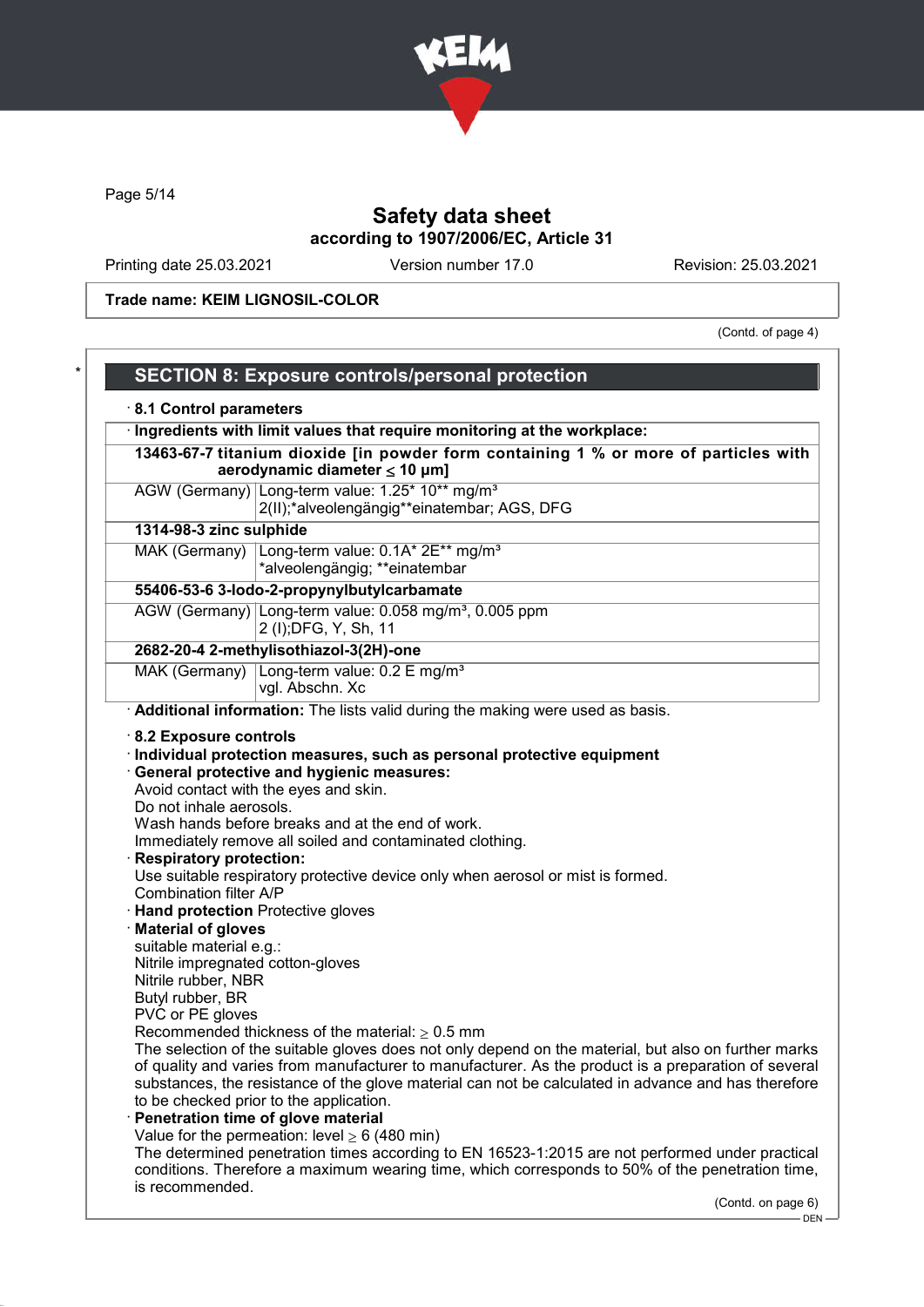

Page 6/14

# Safety data sheet according to 1907/2006/EC, Article 31

Printing date 25.03.2021 Version number 17.0 Revision: 25.03.2021

### Trade name: KEIM LIGNOSIL-COLOR

(Contd. of page 5) The exact break trough time has to be found out by the manufacturer of the protective gloves and has to be observed.

- · Eye/face protection Tightly sealed goggles
- · Body protection: Protective work clothing
- · Environmental exposure controls
- See Section 12 and 6.2
- No further relevant information available.

### SECTION 9: Physical and chemical properties

| 9.1 Information on basic physical and chemical properties |                                                                                 |
|-----------------------------------------------------------|---------------------------------------------------------------------------------|
| <b>General Information</b>                                |                                                                                 |
| · Physical state                                          | Fluid                                                                           |
| · Colour:                                                 | Different, according to colouring.                                              |
| · Odour:                                                  | Weak, characteristic                                                            |
| Odour threshold:                                          | Not determined                                                                  |
| · Melting point/freezing point:                           | Not determined                                                                  |
| · Boiling point or initial boiling point and              |                                                                                 |
| boiling range                                             | Not determined                                                                  |
| · Flammability                                            | Not applicable                                                                  |
| <b>Lower and upper explosion limit</b>                    |                                                                                 |
| · Lower:                                                  | Not applicable                                                                  |
| · Upper:                                                  | Not applicable                                                                  |
| · Flash point:                                            | Not applicable                                                                  |
| · Auto-ignition temperature:                              | Product is not selfigniting.                                                    |
| · Decomposition temperature:                              | Not determined                                                                  |
| $\cdot$ pH at 20 $\degree$ C                              | $~11*$                                                                          |
| · Viscosity:                                              |                                                                                 |
| · Kinematic viscosity                                     | Not determined                                                                  |
| Dynamic at 20 °C:                                         | 800-1100* mPas                                                                  |
| · Solubility                                              |                                                                                 |
| $\cdot$ water:                                            | Miscible                                                                        |
| · Partition coefficient n-octanol/water (log              |                                                                                 |
| value)                                                    | Not applicable                                                                  |
| Vapour pressure at 20 °C:                                 | $~23$ hPa                                                                       |
| · Density and/or relative density                         |                                                                                 |
| · Density at 20 °C:                                       | 1.4-1.6* $g/cm3$                                                                |
| · Relative density                                        | Not determined                                                                  |
| · Vapour density                                          | Not applicable.                                                                 |
| ⋅ 9.2 Other information                                   | * The values are for freshly produced material<br>and may change with the time. |
| · Appearance:                                             |                                                                                 |
| $\cdot$ Form:                                             | Pasty                                                                           |
|                                                           | (Contd. on page 7)                                                              |

DEN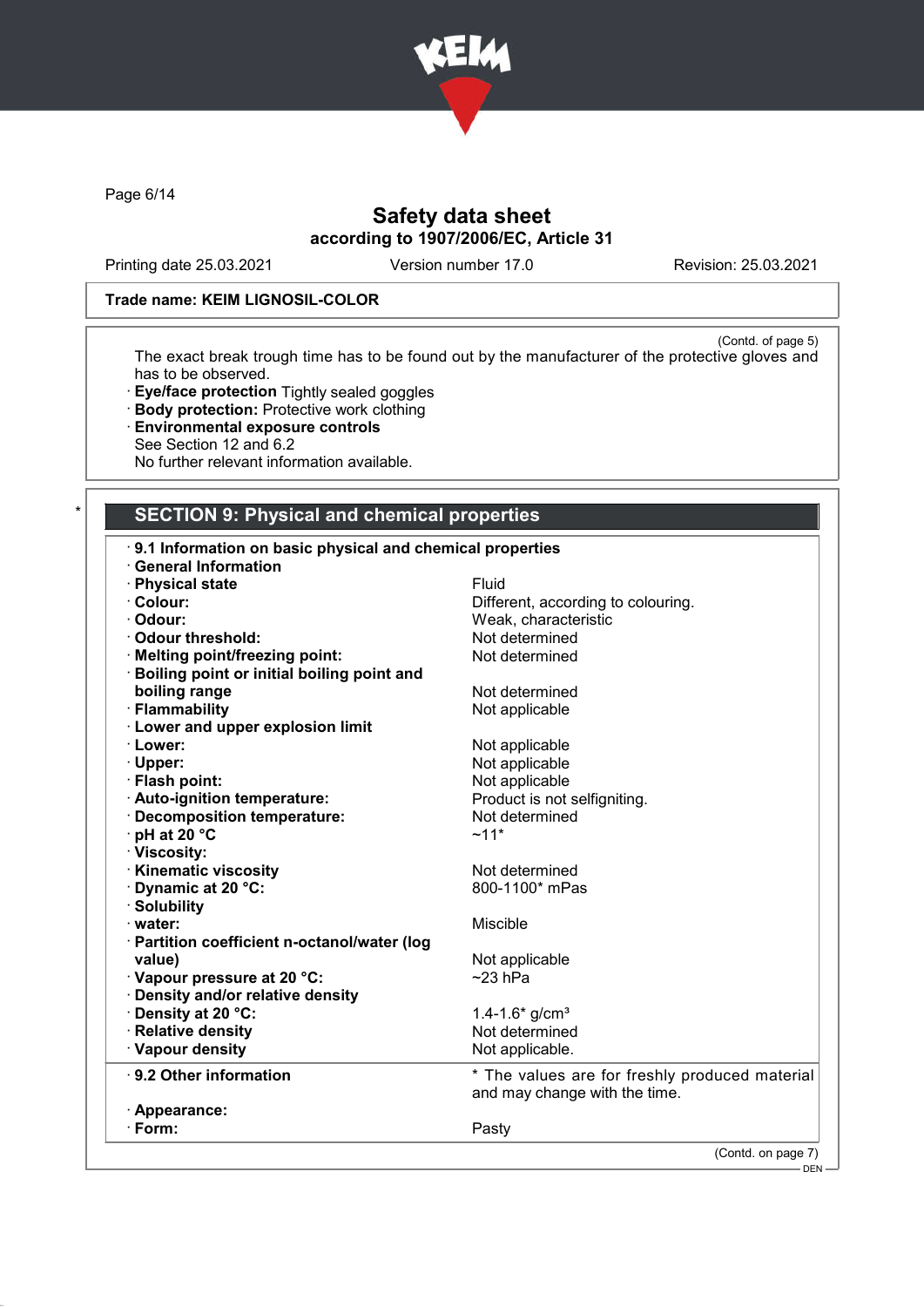

Page 7/14

# Safety data sheet according to 1907/2006/EC, Article 31

Printing date 25.03.2021 Version number 17.0 Revision: 25.03.2021

#### Trade name: KEIM LIGNOSIL-COLOR

| Important information on protection of health | (Contd. of page 6)                            |
|-----------------------------------------------|-----------------------------------------------|
| and environment, and on safety.               |                                               |
| · Ignition temperature:                       | Not determined                                |
| <b>Explosive properties:</b>                  | Product does not present an explosion hazard. |
| Change in condition                           |                                               |
| · Softening point/range                       |                                               |
| Oxidising properties:                         | Not applicable                                |
| <b>Evaporation rate</b>                       | Not applicable                                |
|                                               |                                               |
| · Information with regard to physical hazard  |                                               |
| classes                                       |                                               |
| · Explosives                                  | Void                                          |
| · Flammable gases                             | Void                                          |
| · Aerosols                                    | Void                                          |
| · Oxidising gases                             | Void                                          |
| · Gases under pressure                        | Void                                          |
| · Flammable liquids                           | Void                                          |
| · Flammable solids                            | Void                                          |
| $\cdot$ Self-reactive substances and mixtures | Void                                          |
| · Pyrophoric liquids                          | Void                                          |
| · Pyrophoric solids                           | Void                                          |
| · Self-heating substances and mixtures        | Void                                          |
| Substances and mixtures, which emit           |                                               |
| flammable gases in contact with water         | Void                                          |
| · Oxidising liquids                           | Void                                          |
| Oxidising solids                              | Void                                          |
| · Organic peroxides                           | Void                                          |
| Corrosive to metals                           | Void                                          |
| <b>Desensitised explosives</b>                | Void                                          |

### SECTION 10: Stability and reactivity

· 10.1 Reactivity No further relevant information available.

· 10.2 Chemical stability Stable under normal conditions of storage and use.

· Thermal decomposition / conditions to be avoided:

No decomposition if used according to specifications.

- · 10.3 Possibility of hazardous reactions No dangerous reactions known.
- · 10.4 Conditions to avoid No further relevant information available.
- · 10.5 Incompatible materials:

Acids

Metals

· 10.6 Hazardous decomposition products:

At high temperature formation of flammable and harmful products. In case of fire, the following can be released: Carbon oxides (COx)

acrylic monomers

(Contd. on page 8)

DEN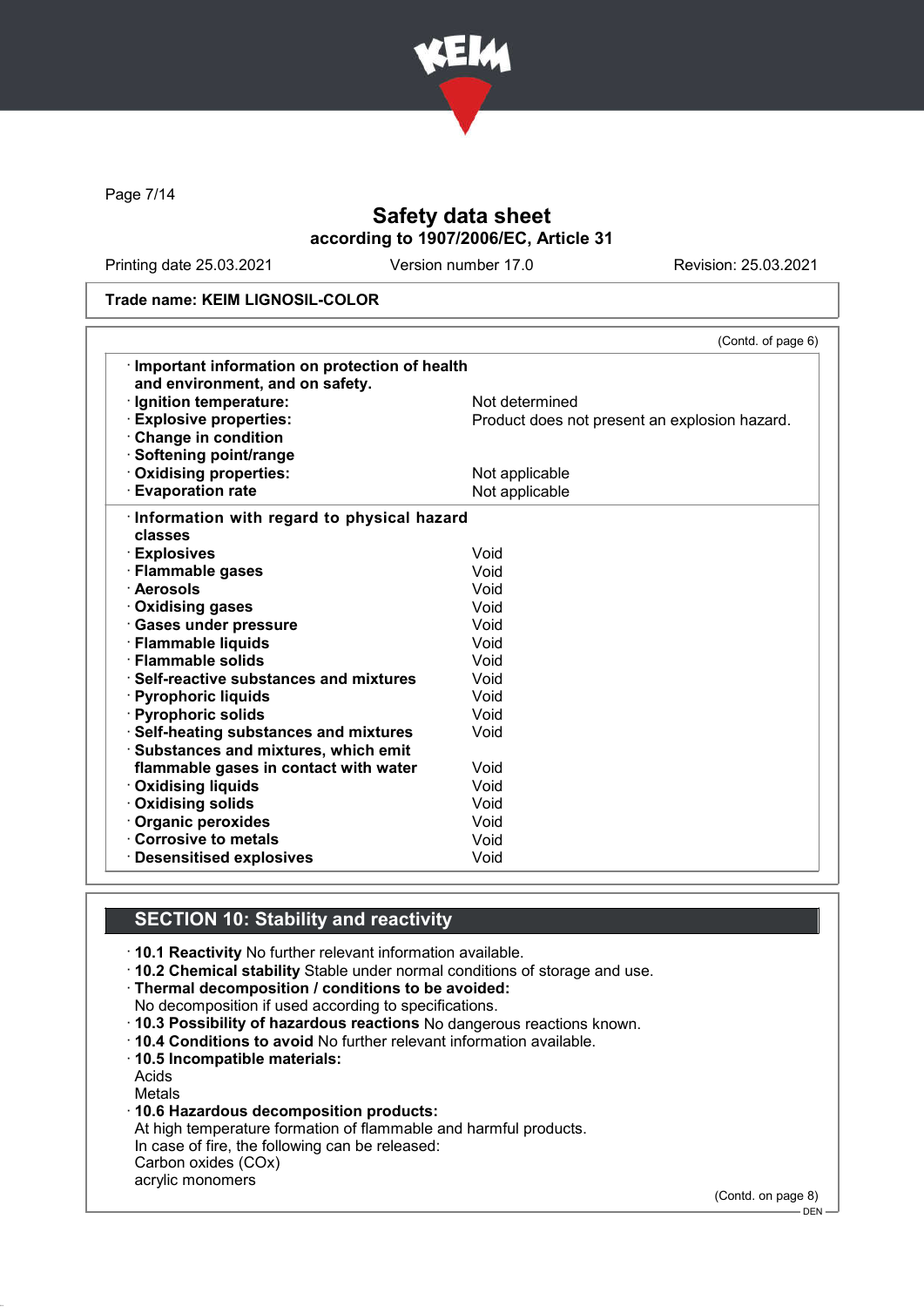

Page 8/14

# Safety data sheet according to 1907/2006/EC, Article 31

Printing date 25.03.2021 Version number 17.0 Revision: 25.03.2021

(Contd. of page 7)

#### Trade name: KEIM LIGNOSIL-COLOR

Hydrogen fluoride

No hazardous decomposition products if stored and handled as prescribed.

# SECTION 11: Toxicological information

· 11.1 Information on hazard classes as defined in Regulation (EC) No 1272/2008

· Acute toxicity Based on available data, the classification criteria are not met.

#### · LD/LC50 values relevant for classification:

|        | LD/LC50 values relevant for classification:                        |                                                                                                                                                                                                                                                                                  |  |
|--------|--------------------------------------------------------------------|----------------------------------------------------------------------------------------------------------------------------------------------------------------------------------------------------------------------------------------------------------------------------------|--|
|        |                                                                    | 13463-67-7 titanium dioxide [in powder form containing 1 % or more of particles with<br>aerodynamic diameter $\leq$ 10 µm]                                                                                                                                                       |  |
|        |                                                                    | Inhalative $ ATE \text{ mix } (4h)   > 5 \text{ mg/l } (inhalation)$                                                                                                                                                                                                             |  |
|        | ATE mix                                                            | >2,000 mg/kg (dermal)                                                                                                                                                                                                                                                            |  |
|        |                                                                    | >2,000 mg/kg (orally)                                                                                                                                                                                                                                                            |  |
|        | <b>NOAEL</b>                                                       | 3,500 mg/kg /Oral (rat) (90d)                                                                                                                                                                                                                                                    |  |
|        | 1314-98-3 zinc sulphide                                            |                                                                                                                                                                                                                                                                                  |  |
| Oral   | LD50                                                               | >15,000 mg/kg (rat) (OECD 401)                                                                                                                                                                                                                                                   |  |
|        |                                                                    | 1312-76-1 Silicic acid, potassium salt                                                                                                                                                                                                                                           |  |
| Oral   | LD50                                                               | >5,000 mg/kg (rat) (OECD 401)                                                                                                                                                                                                                                                    |  |
| Dermal | LD50                                                               | >5,000 mg/kg (rat) (OECD 402)                                                                                                                                                                                                                                                    |  |
|        | Inhalative   LC50/4 h                                              | $>5$ mg/l (rat)                                                                                                                                                                                                                                                                  |  |
|        | 60207-90-1 propiconazole                                           |                                                                                                                                                                                                                                                                                  |  |
| Oral   | LD50                                                               | 1,517 mg/kg (rat)                                                                                                                                                                                                                                                                |  |
| Dermal | LD50                                                               | >4,000 mg/kg (rat)                                                                                                                                                                                                                                                               |  |
|        |                                                                    | 55406-53-6 3-lodo-2-propynylbutylcarbamate                                                                                                                                                                                                                                       |  |
| Oral   | <b>LD50</b>                                                        | >300-500 mg/kg (rat) (OECD 423)                                                                                                                                                                                                                                                  |  |
| Dermal | LD50                                                               | >5,000 mg/kg (rat) (OECD 402)                                                                                                                                                                                                                                                    |  |
|        | <b>NOAEL</b>                                                       | 20 mg/kg /oral, 2a (rat)                                                                                                                                                                                                                                                         |  |
|        |                                                                    | 2682-20-4 2-methylisothiazol-3(2H)-one                                                                                                                                                                                                                                           |  |
| Oral   | LD50                                                               | 235 mg/kg (rat) (männlich)                                                                                                                                                                                                                                                       |  |
|        |                                                                    | 183 mg/kg (rat) (weiblich)                                                                                                                                                                                                                                                       |  |
| Dermal | LD50                                                               | 242 mg/kg (rat) (OECD 402)                                                                                                                                                                                                                                                       |  |
|        | Serious eye damage/irritation<br>Respiratory or skin sensitisation | Skin corrosion/irritation Frequent persistent contact with the skin may cause skin irritation.<br>In case of longer exposure, slightly irritating effect to the eyes is possible.<br>during inhalation: Irritant effect possible.<br>during swallowing: Irritant effect possible |  |
|        | $MIT = 2-methylisothiazol-3(2H)-one$                               | Contains Propiconazol (ISO), MIT, IPBC. May produce an allergic reaction.                                                                                                                                                                                                        |  |

IPBC = 3-Iodo-2-propynylbutylcarbamate

· Germ cell mutagenicity Based on available data, the classification criteria are not met.

· Carcinogenicity Based on available data, the classification criteria are not met.

(Contd. on page 9)

 $-$  DEN -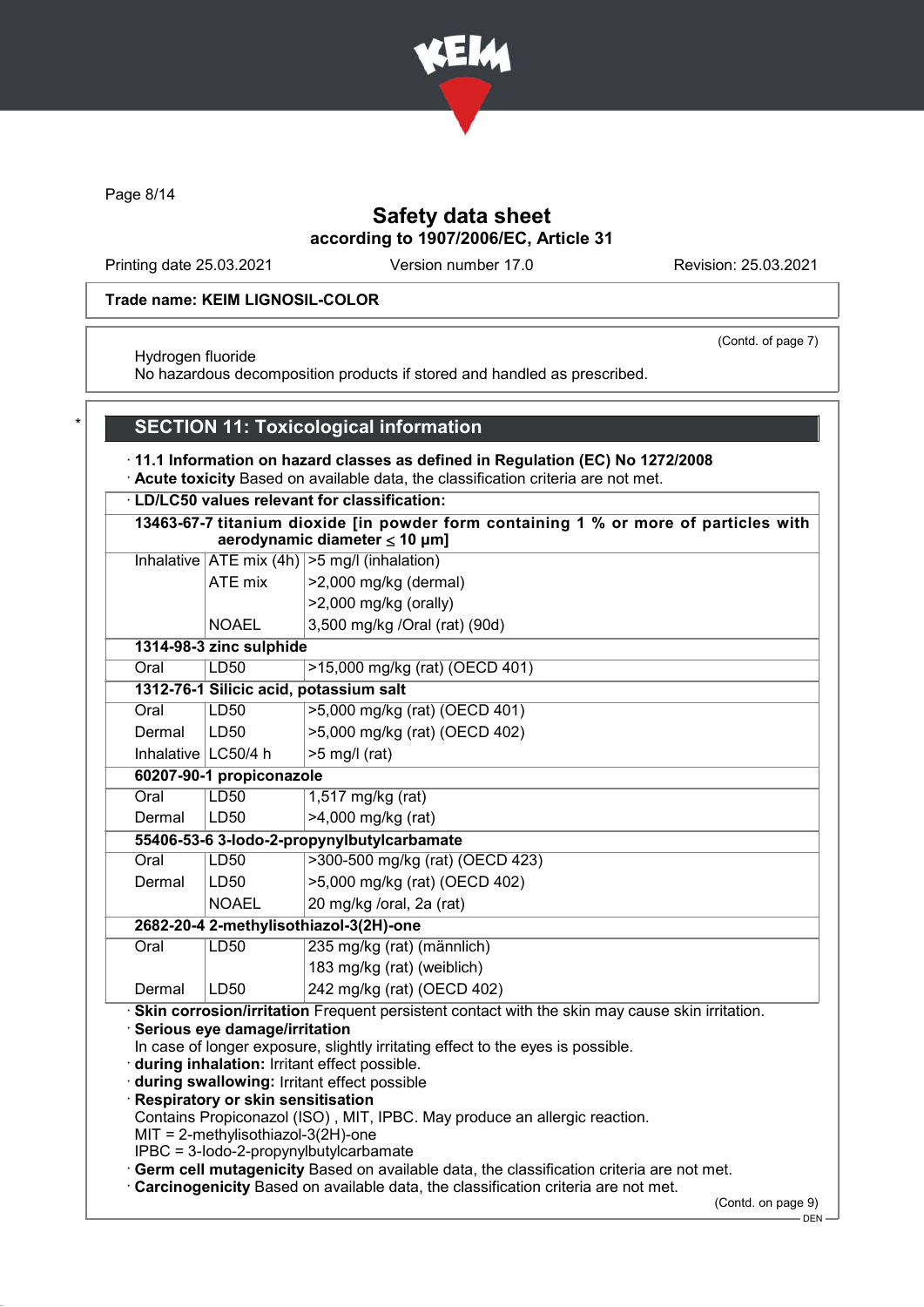

Page 9/14

# Safety data sheet according to 1907/2006/EC, Article 31

Printing date 25.03.2021 Version number 17.0 Revision: 25.03.2021

#### Trade name: KEIM LIGNOSIL-COLOR

(Contd. of page 8)

| · Reproductive toxicity Based on available data, the classification criteria are not met.         |
|---------------------------------------------------------------------------------------------------|
| STOT-single exposure Based on available data, the classification criteria are not met.            |
| STOT-repeated exposure Based on available data, the classification criteria are not met.          |
| Aspiration hazard Based on available data, the classification criteria are not met.               |
| Other information (about experimental toxicology):                                                |
| Experimental analysis are not available.                                                          |
| The product was not tested. The statements on toxicology have been derived from the properties of |
| the individual components.                                                                        |
| · Subacute to chronic toxicity:                                                                   |
|                                                                                                   |

#### · Repeated dose toxicity

13463-67-7 titanium dioxide [in powder form containing 1 % or more of particles with aerodynamic diameter  $\leq 10$  µm]

Inhalative | NOAEC | 10 mg/m<sup>3</sup> (rat) (90d)

· CMR effects (carcinogenity, mutagenicity and toxicity for reproduction) Not applicable

· 11.2 Information on other hazards

· Endocrine disrupting properties

None of the ingredients is listed.

### **SECTION 12: Ecological information**

#### · 12.1 Toxicity

### · Aquatic toxicity:

Harmful to aquatic organisms.

May cause long-term adverse effects in the aquatic environment.

| 13463-67-7 titanium dioxide [in powder form containing 1 % or more of particles with<br>aerodynamic diameter $\leq 10$ µm] |                                                    |  |
|----------------------------------------------------------------------------------------------------------------------------|----------------------------------------------------|--|
| <b>NOEC</b>                                                                                                                | $\geq$ 100,000 mg/kg (sediment fresh water)        |  |
| EC <sub>50</sub>                                                                                                           | >100 mg/kg (freshwater alga) (OECD 201)            |  |
| EC 50                                                                                                                      | >10,000 mg/l (algae) (ISO 10253)                   |  |
| LC 50                                                                                                                      | >10,000 mg/l (marine fish) (OECD 203)              |  |
|                                                                                                                            | >1,000 mg/l (freshwater fish) (EPA-540/9-85-006)   |  |
|                                                                                                                            | >1,000 mg/l (daphnia) (OECD 202)                   |  |
| 1314-98-3 zinc sulphide                                                                                                    |                                                    |  |
|                                                                                                                            | EC 50/48h (static)   100 mg/l (daphnia) (OECD 202) |  |
|                                                                                                                            | EC 50/96h (static)   100 mg/l (fish) (OECD 203)    |  |
|                                                                                                                            | EC 50/72 h (static) 100 mg/l (algae) (OECD 202)    |  |
| 1312-76-1 Silicic acid, potassium salt                                                                                     |                                                    |  |
| <b>NOEC</b>                                                                                                                | $>1$ mg/l (fish)                                   |  |
|                                                                                                                            | >1 mg/l (invertebrates)                            |  |
| EC 50/48h                                                                                                                  | >100 mg/l (daphnia) (OECD 202)                     |  |
| EC 50/72 h                                                                                                                 | $>100$ mg/l (algae)                                |  |
|                                                                                                                            | (Contd. on page 10)                                |  |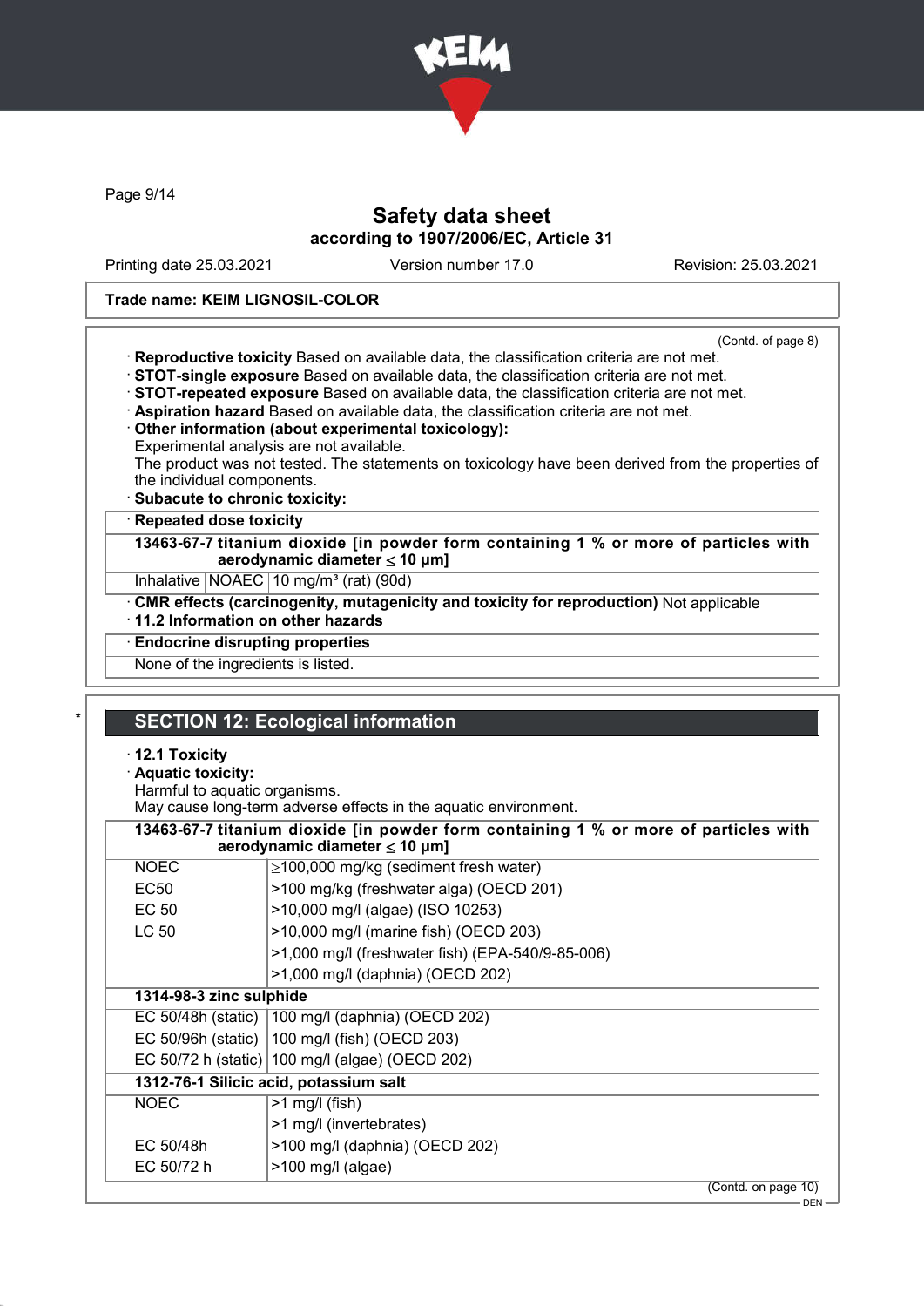

Page 10/14

# Safety data sheet according to 1907/2006/EC, Article 31

Printing date 25.03.2021 Version number 17.0 Revision: 25.03.2021

### Trade name: KEIM LIGNOSIL-COLOR

|                                                                                        |                                                                                                                                                                                                                                                                                       | (Contd. of page 9) |
|----------------------------------------------------------------------------------------|---------------------------------------------------------------------------------------------------------------------------------------------------------------------------------------------------------------------------------------------------------------------------------------|--------------------|
| LC 50/96 h                                                                             | >100 mg/l (fish) (DIN EN ISO 7346-2)                                                                                                                                                                                                                                                  |                    |
| EC <sub>0</sub>                                                                        | >1,000 mg/l (activated sludge) (30min)                                                                                                                                                                                                                                                |                    |
| 60207-90-1 propiconazole                                                               |                                                                                                                                                                                                                                                                                       |                    |
| EC 50/48h                                                                              | 10.2 mg/l (daphnia) (OECD 202)                                                                                                                                                                                                                                                        |                    |
| EC 50/96h                                                                              | 0.51 mg/l (Mysidopsis bahia)                                                                                                                                                                                                                                                          |                    |
| EC 50/72 h                                                                             | $0.76$ mg/l (algae)                                                                                                                                                                                                                                                                   |                    |
| LC 50/96 h                                                                             | 4.3 mg/l (fish) (OECD 203)                                                                                                                                                                                                                                                            |                    |
|                                                                                        | 55406-53-6 3-lodo-2-propynylbutylcarbamate                                                                                                                                                                                                                                            |                    |
| <b>NOEC</b>                                                                            | 0.0046 mg/l /(72h) (algae) (OECD 201)                                                                                                                                                                                                                                                 |                    |
|                                                                                        | 0.0084 mg/l /(35d) (fish) (OECD 210)                                                                                                                                                                                                                                                  |                    |
|                                                                                        | 0.05 mg/l (daphnia) (21d)                                                                                                                                                                                                                                                             |                    |
| EC 50/48h                                                                              | 0.16 mg/l (daphnia) (OECD 202)                                                                                                                                                                                                                                                        |                    |
| EC 50/3h                                                                               | 44 mg/l (activated sludge)                                                                                                                                                                                                                                                            |                    |
| EC 50/72 h                                                                             | 0.022 mg/l (algae) (OECD 201)                                                                                                                                                                                                                                                         |                    |
| LC 50/96 h                                                                             | 0.067 mg/l (freshwater fish) (OECD 203)                                                                                                                                                                                                                                               |                    |
|                                                                                        | 2682-20-4 2-methylisothiazol-3(2H)-one                                                                                                                                                                                                                                                |                    |
| <b>NOEC</b>                                                                            | 2.1 mg/l (fish) (33d)                                                                                                                                                                                                                                                                 |                    |
|                                                                                        | 0.04 mg/l (daphnia) (21d)                                                                                                                                                                                                                                                             |                    |
| EC 50/72 h                                                                             | 0.158 mg/l (algae) (OECD 201)                                                                                                                                                                                                                                                         |                    |
| LC 50/96 h                                                                             | 4.77 mg/l (Oncorhynchus mykiss) (OECD 203)                                                                                                                                                                                                                                            |                    |
| LC 50/48h                                                                              | 0.93-1.9 mg/l (daphnia)                                                                                                                                                                                                                                                               |                    |
| LC50/EC50/IC50                                                                         | $<$ 1 mg/l (fish)                                                                                                                                                                                                                                                                     |                    |
| Other information:<br>adsorption on sewage sludge.<br>· 12.3 Bioaccumulative potential | Elimination in biological waste water treatment plants is effected by flocculation, precipitation and                                                                                                                                                                                 |                    |
|                                                                                        |                                                                                                                                                                                                                                                                                       |                    |
|                                                                                        |                                                                                                                                                                                                                                                                                       |                    |
| 60207-90-1 propiconazole                                                               |                                                                                                                                                                                                                                                                                       |                    |
|                                                                                        | LogPow 3.72 (n-Octanol/ H2O) (OECD 107)                                                                                                                                                                                                                                               |                    |
|                                                                                        | 55406-53-6 3-lodo-2-propynylbutylcarbamate                                                                                                                                                                                                                                            |                    |
| $\cdot$ PBT: Not applicable<br>· vPvB: Not applicable                                  | LogPow 2.8 (n-Octanol/ H2O) (Prüfbericht)<br>. 12.4 Mobility in soil No further relevant information available.<br>12.5 Results of PBT and vPvB assessment<br>· 12.6 Endocrine disrupting properties<br>The product does not contain substances with endocrine disrupting properties. |                    |
| 12.7 Other adverse effects                                                             | Other information: Pretreat waste water with help of precipitation.                                                                                                                                                                                                                   |                    |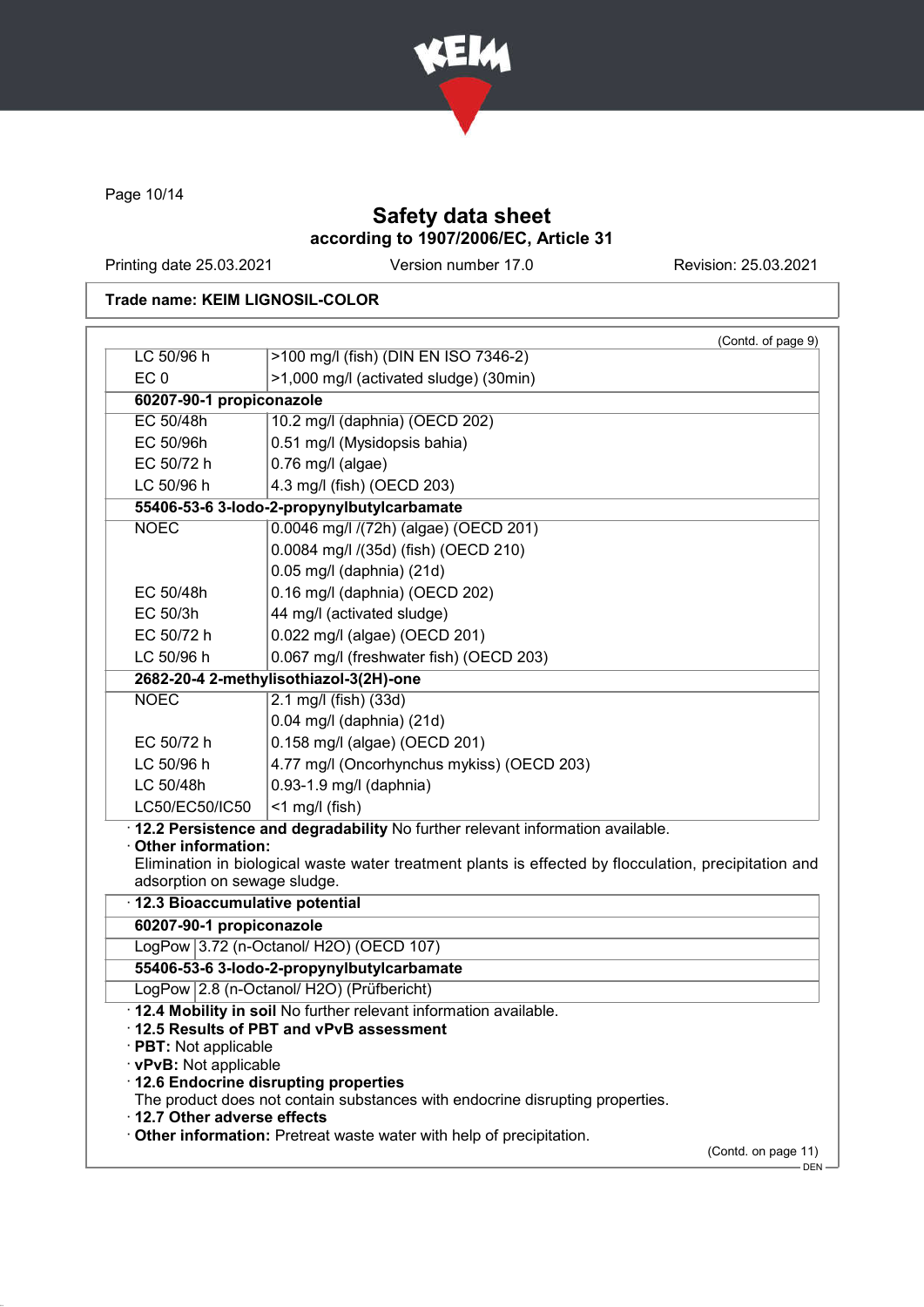

Page 11/14

### Safety data sheet according to 1907/2006/EC, Article 31

Printing date 25.03.2021 Version number 17.0 Revision: 25.03.2021

(Contd. of page 10)

### Trade name: KEIM LIGNOSIL-COLOR

### · Additional ecological information:

· AOX-indication:

Due to the substance of content which do include organic jointed halogens, the product can take influence on the AOX-load of the waste water.

### · According to the formulation contains the following heavy metals and compounds from the EU guideline NO. 2006/11/EC:

The product contains TiO2, ZnS.

#### General notes:

Harmful to aquatic organisms

Do not allow product to reach ground water, water course or sewage system.

- Water hazard class 2 (German Regulation) (Self-assessment): hazardous for water
- At present there are no ecotoxicological assessments.

The statements on ecotoxicology have been derived from the properties of the individual components.

### SECTION 13: Disposal considerations

#### · 13.1 Waste treatment methods

**Recommendation** 

Must not be disposed with household garbage. Do not allow product to reach sewage system. Disposal must be made according to official regulations.

### · European waste catalogue

08 01 11\* waste paint and varnish containing organic solvents or other hazardous substances

- · Uncleaned packaging:
- · Recommendation: Disposal must be made according to official regulations.
- · Recommended cleansing agents: Water, if necessary with cleansing agents.

| 14.1 UN number or ID number<br>· ADR, IMDG, IATA  | Void |  |
|---------------------------------------------------|------|--|
|                                                   |      |  |
| 14.2 UN proper shipping name<br>· ADR, IMDG, IATA | Void |  |
| 14.3 Transport hazard class(es)                   |      |  |
| · ADR, IMDG, IATA                                 |      |  |
| · Class                                           | Void |  |
| 14.4 Packing group                                |      |  |
| · ADR, IMDG, IATA                                 | Void |  |
| 14.5 Environmental hazards:                       |      |  |
| · Marine pollutant:                               | No   |  |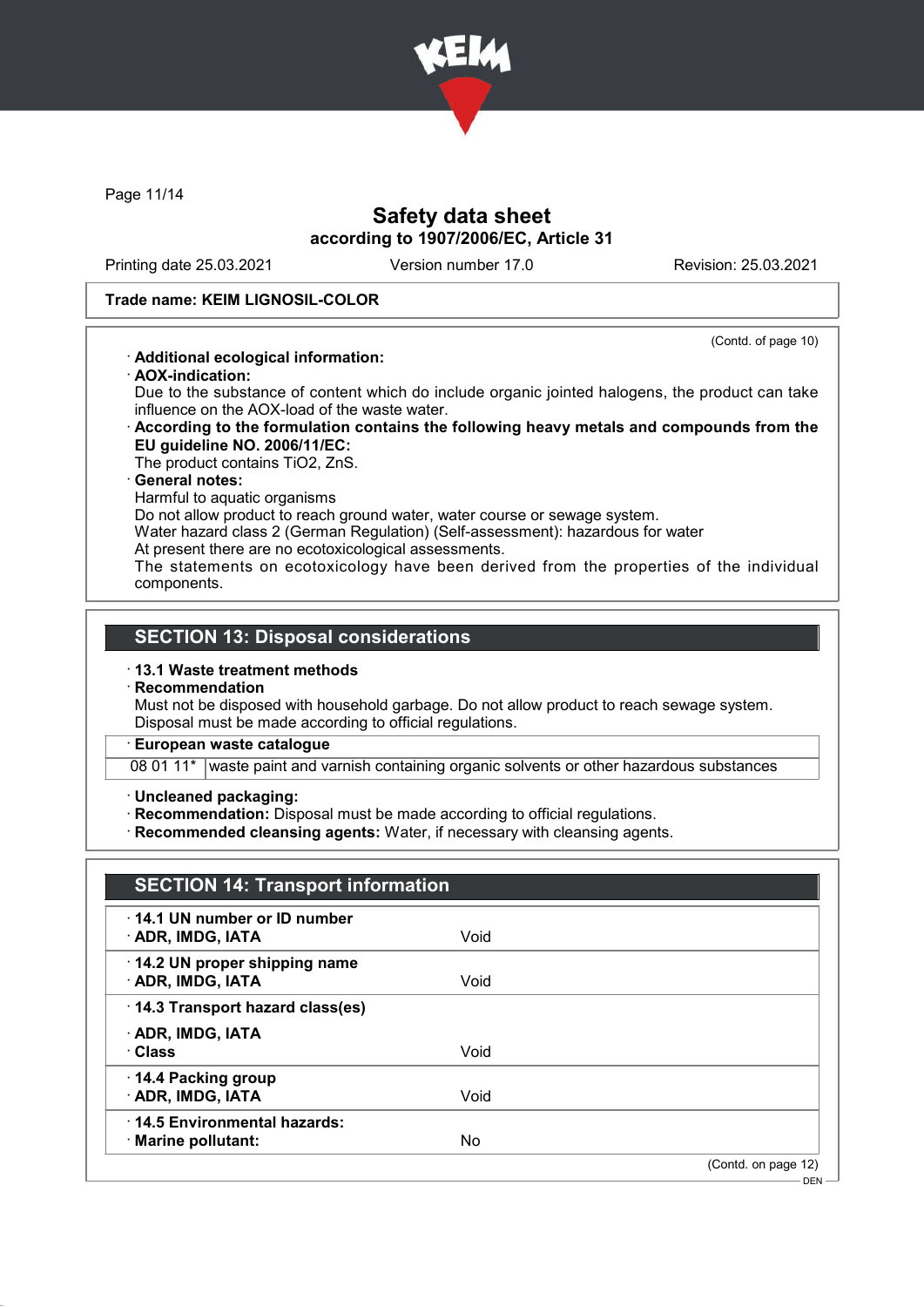

Page 12/14

### Safety data sheet according to 1907/2006/EC, Article 31

Printing date 25.03.2021 Version number 17.0 Revision: 25.03.2021

#### Trade name: KEIM LIGNOSIL-COLOR

|                                                                                | (Contd. of page 11)                                           |
|--------------------------------------------------------------------------------|---------------------------------------------------------------|
| 14.6 Special precautions for user                                              | Not applicable                                                |
| $\cdot$ 14.7 Maritime transport in bulk according to<br><b>IMO instruments</b> | Not applicable                                                |
| · Transport/Additional information:                                            | No dangerous good in sense of these transport<br>regulations. |
| · UN "Model Regulation":                                                       | Void                                                          |

### **SECTION 15: Regulatory information**

- · 15.1 Safety, health and environmental regulations/legislation specific for the substance or mixture
- · Labelling according to Regulation (EC) No 1272/2008

For information on labelling please refer to section 2 of this document.

- · Directive 2012/18/EU
- · Named dangerous substances ANNEX I None of the ingredients is listed.
- · LIST OF SUBSTANCES SUBJECT TO AUTHORISATION (ANNEX XIV)
- None of the ingredients is listed.
- Regulation (EU) No 649/2012

Ban (Sub-category: p(1) - pesticide in the group of plant protection products) according to Union legislation.

60207-90-1 propiconazole Annex I Part 1

DIRECTIVE 2011/65/EU on the restriction of the use of certain hazardous substances in electrical and electronic equipment – Annex II

None of the ingredients is listed.

· REGULATION (EU) 2019/1148

Annex I - RESTRICTED EXPLOSIVES PRECURSORS (Upper limit value for the purpose of licensing under Article 5(3))

None of the ingredients is listed.

Annex II - REPORTABLE EXPLOSIVES PRECURSORS

None of the ingredients is listed.

· National regulations:

· Waterhazard class: Water hazard class 2 (Self-assessment): hazardous for water.

· Other regulations, limitations and prohibitive regulations

· Please note:

TRGS 200 (Germany)

TRGS 500 (Germany)

TRGS 510 (Germany)

TRGS 900 (Germany)

Substances of very high concern (SVHC) according to REACH, Article 57 Not applicable

(Contd. on page 13)

DEN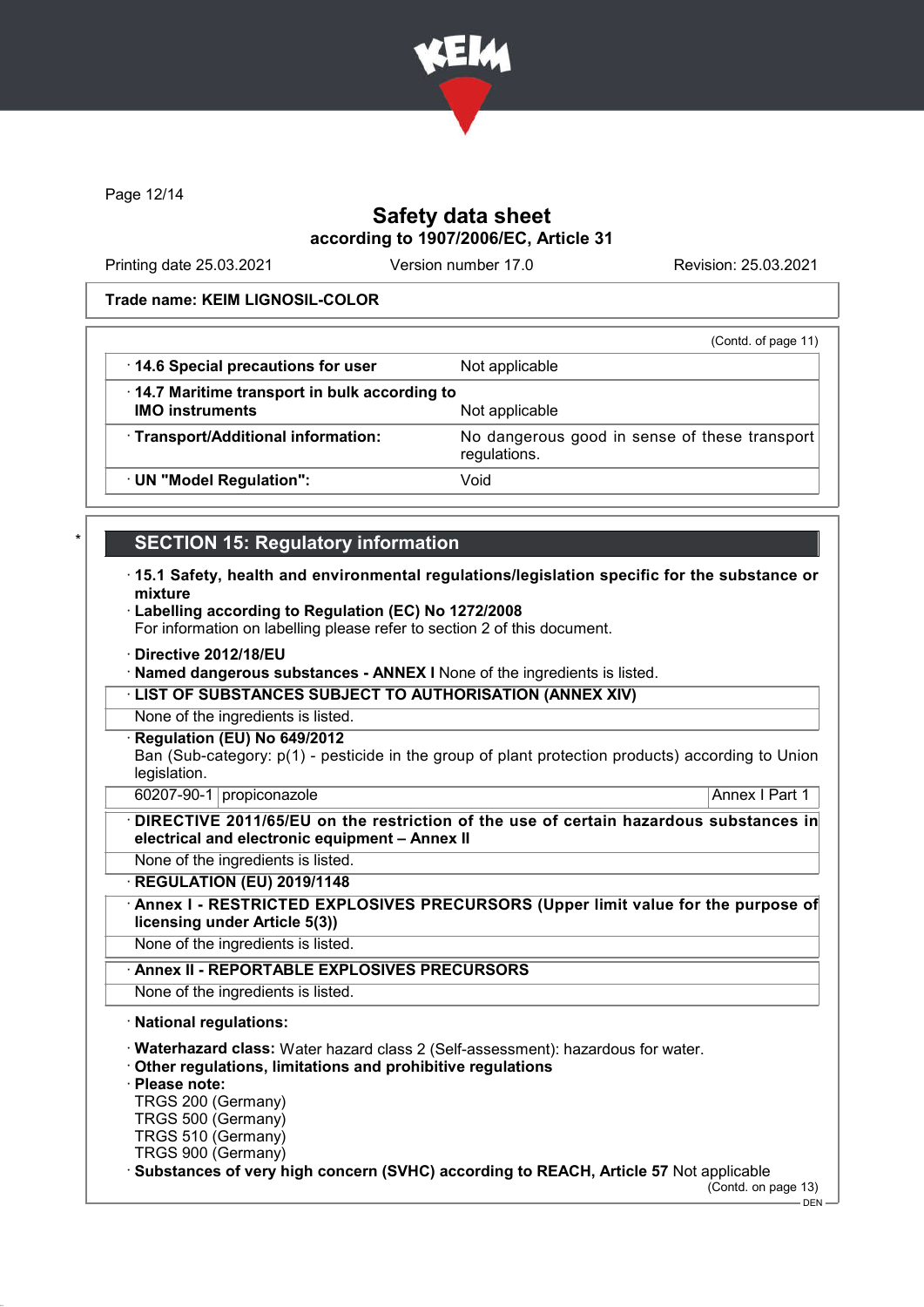

Page 13/14

### Safety data sheet according to 1907/2006/EC, Article 31

Printing date 25.03.2021 Version number 17.0 Revision: 25.03.2021

(Contd. of page 12)

#### Trade name: KEIM LIGNOSIL-COLOR

#### · Product-Code/Giscode: BSW50

· 15.2 Chemical safety assessment: A Chemical Safety Assessment has not been carried out.

### SECTION 16: Other information

This information is based on our present knowledge. However, this shall not constitute a guarantee for any specific product features and shall not establish a legally valid contractual relationship.

#### **Relevant phrases**

- H301 Toxic if swallowed.
- 
- H<sub>302</sub> Harmful if swallowed.<br>H<sub>311</sub> Toxic in contact with s Toxic in contact with skin.
- H314 Causes severe skin burns and eye damage.
- H315 Causes skin irritation.
- H317 May cause an allergic skin reaction.
- H318 Causes serious eye damage.<br>H319 Causes serious eve irritation.
- H319 Causes serious eye irritation.<br>H330 Fatal if inhaled
- Fatal if inhaled.
- H331 Toxic if inhaled.
- H351 Suspected of causing cancer.<br>H360D May damage the unborn child
- May damage the unborn child.
- H372 Causes damage to organs through prolonged or repeated exposure.
- H400 Very toxic to aquatic life.<br>H410 Very toxic to aquatic life
- Very toxic to aquatic life with long lasting effects.
- EUH071 Corrosive to the respiratory tract.

· Department issuing SDS: KEIMFARBEN Germany, Product safety department

· Version number of previous version: 16.0

#### · Abbreviations and acronyms:

ADR: Accord relatif au transport international des marchandises dangereuses par route (European Agreement Concerning the International Carriage of Dangerous Goods by Road) IMDG: International Maritime Code for Dangerous Goods IATA: International Air Transport Association GHS: Globally Harmonised System of Classification and Labelling of Chemicals EINECS: European Inventory of Existing Commercial Chemical Substances ELINCS: European List of Notified Chemical Substances CAS: Chemical Abstracts Service (division of the American Chemical Society) TRGS: Technische Regeln für Gefahrstoffe (Technical Rules for Dangerous Substances, BAuA, Germany) LC50: Lethal concentration, 50 percent LD50: Lethal dose, 50 percent PBT: Persistent, Bioaccumulative and Toxic SVHC: Substances of Very High Concern vPvB: very Persistent and very Bioaccumulative AGW: Arbeitsplatzgrenzwert (Germany) EC10: Effective concentration at 10% mortality rate. EC50: Half maximal effective concentration. LC10: Lethal concentration at 10% mortality rate. NOEC: No observed effect concentration. REACH: Registration, Evaluation and Authorisation of Chemicals (Regulation (EC) No.1907/2006) Acute Tox. 4: Acute toxicity – Category 4 Acute Tox. 2: Acute toxicity – Category 2 Acute Tox. 3: Acute toxicity – Category 3 Skin Corr. 1B: Skin corrosion/irritation – Category 1B Skin Irrit. 2: Skin corrosion/irritation – Category 2 (Contd. on page 14) DEN